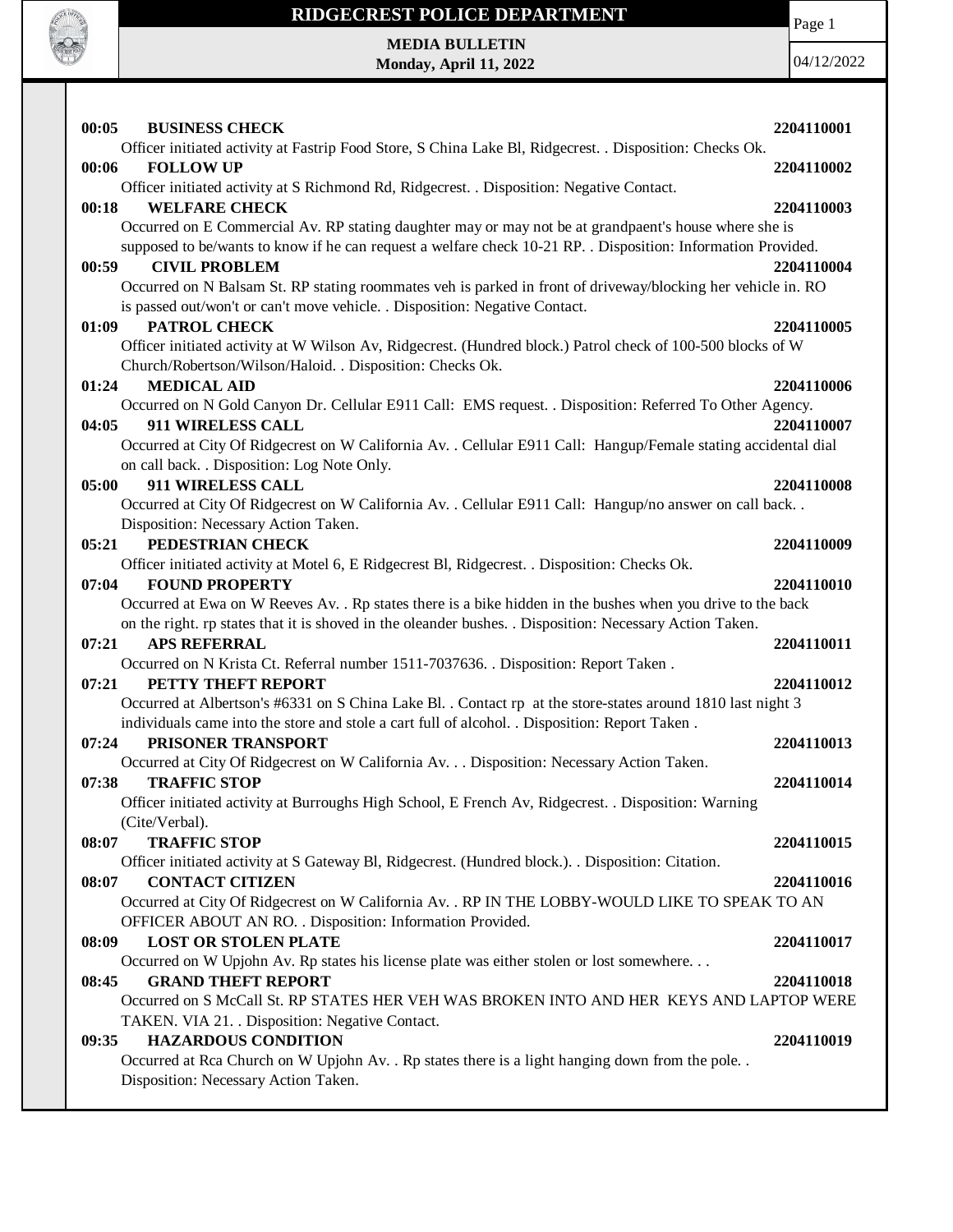

Page 2

**MEDIA BULLETIN Monday, April 11, 2022**

| 09:38<br><b>CONTACT CITIZEN</b><br>Occurred at City Of Ridgecrest on W California Av. . RP WOULD LIKE CONTACT VIA 21. . Disposition:                                                                                                                                                                                                                                                          | 2204110020 |
|-----------------------------------------------------------------------------------------------------------------------------------------------------------------------------------------------------------------------------------------------------------------------------------------------------------------------------------------------------------------------------------------------|------------|
| Information Provided.<br><b>DISTURBANCE - NOISE</b><br>09:39<br>Occurred on N Norma St. Rp states the neighbors are making too much noise in the apartment and when they                                                                                                                                                                                                                      | 2204110021 |
| are in their car/various noises. . Disposition: Checks Ok.<br><b>BATTERY</b><br>10:19<br>Occurred on W Reeves Av. RP STATES HER SON REFUSES TO GO TO SCHOOL - CONTACT IN PERSON. .<br>Disposition: Counselled.                                                                                                                                                                                | 2204110022 |
| 10:25<br><b>VIOLATION OF COURT ORDER</b><br>Occurred on W Panamint Av. rp states male subj is violating RO. . Disposition: Report Taken.                                                                                                                                                                                                                                                      | 2204110023 |
| <b>TERRORIST THREATS</b><br>10:48<br>Occurred at Murray Middle School on E Drummond Av. . Contact rp regarding a student making threats on                                                                                                                                                                                                                                                    | 2204110024 |
| friday last week. . Disposition: Unfounded.<br>11:44<br><b>TRAFFIC HAZARD</b><br>Occurred at W Ward Av/N Norma St. RP STATES SOMEONE'S TRASH CAN IS IN THE ROADWAY. .                                                                                                                                                                                                                         | 2204110025 |
| Disposition: Checks Ok.<br><b>TICKET SIGN OFF</b><br>11:49<br>Occurred at City Of Ridgecrest on W California Av. . Ticket sign off. . Disposition: Cancelled by RP.                                                                                                                                                                                                                           | 2204110026 |
| 11:50<br><b>ACO CALL</b><br>Occurred at Walmart Supercenter on E Bowman Rd. . BROWN/WHITE DOG IN GREY P/UP WITH                                                                                                                                                                                                                                                                               | 2204110027 |
| CAMPER//IN FRONT PHARMACY PARKING AREA//APPROX 30 MINS./HOWLING. . Disposition: Warning<br>(Cite/Verbal).<br><b>CONTACT CITIZEN</b><br>12:02                                                                                                                                                                                                                                                  | 2204110028 |
| Occurred at City Of Ridgecrest on W California Av. . CALL RP//would like to talk to WC about a report that<br>was filed. . Disposition: Negative Contact.                                                                                                                                                                                                                                     |            |
| <b>CITIZEN ASSIST</b><br>12:06<br>Occurred at Spirit Gas Station on N Downs St. . BLUE PT CRUISER - LOCKED KEYS IN CAR RP ON SCENE<br>AWAITING OFC ASSIST. . Disposition: Assisted.                                                                                                                                                                                                           | 2204110029 |
| <b>CONTACT CITIZEN</b><br>12:07<br>Occurred at City Of Ridgecrest on W California Av. . Rp in the lobby-would like to file a report of elder abuse. .                                                                                                                                                                                                                                         | 2204110030 |
| Disposition: Information Received.<br>12:18<br><b>DRUNK IN PUBLIC</b><br>Occurred on W Alene Av. rp states gf locked him out of the residence                                                                                                                                                                                                                                                 | 2204110031 |
| SA/Swearngin, Takoda 10/28/97 chg/PC 647(F) booked Mojave. . Disposition: Arrest Made.<br>12:56<br><b>ACO CALL</b><br>Occurred on W Haloid Av. Rp states its the house in the back and that the woman living at that address beats<br>her little black dog, there might also be another larger dog on the property/rp requesting welck on the dogs. .<br>Disposition: Animal Control Handled. | 2204110032 |
| <b>TICKET SIGN OFF</b><br>12:57<br>Occurred at City Of Ridgecrest on W California Av. Disposition: Necessary Action Taken.                                                                                                                                                                                                                                                                    | 2204110033 |
| <b>FOLLOW UP</b><br>12:59<br>Officer initiated activity at N Krista Ct, Ridgecrest. . Disposition: Follow Up Completed.                                                                                                                                                                                                                                                                       | 2204110034 |
| <b>WELFARE CHECK</b><br>13:05<br>Occurred on S Helena St. . Disposition: Checks Ok.                                                                                                                                                                                                                                                                                                           | 2204110035 |
| PRISONER TRANSPORT<br>13:08<br>Occurred at City Of Ridgecrest on W California Av. Disposition: Necessary Action Taken.                                                                                                                                                                                                                                                                        | 2204110036 |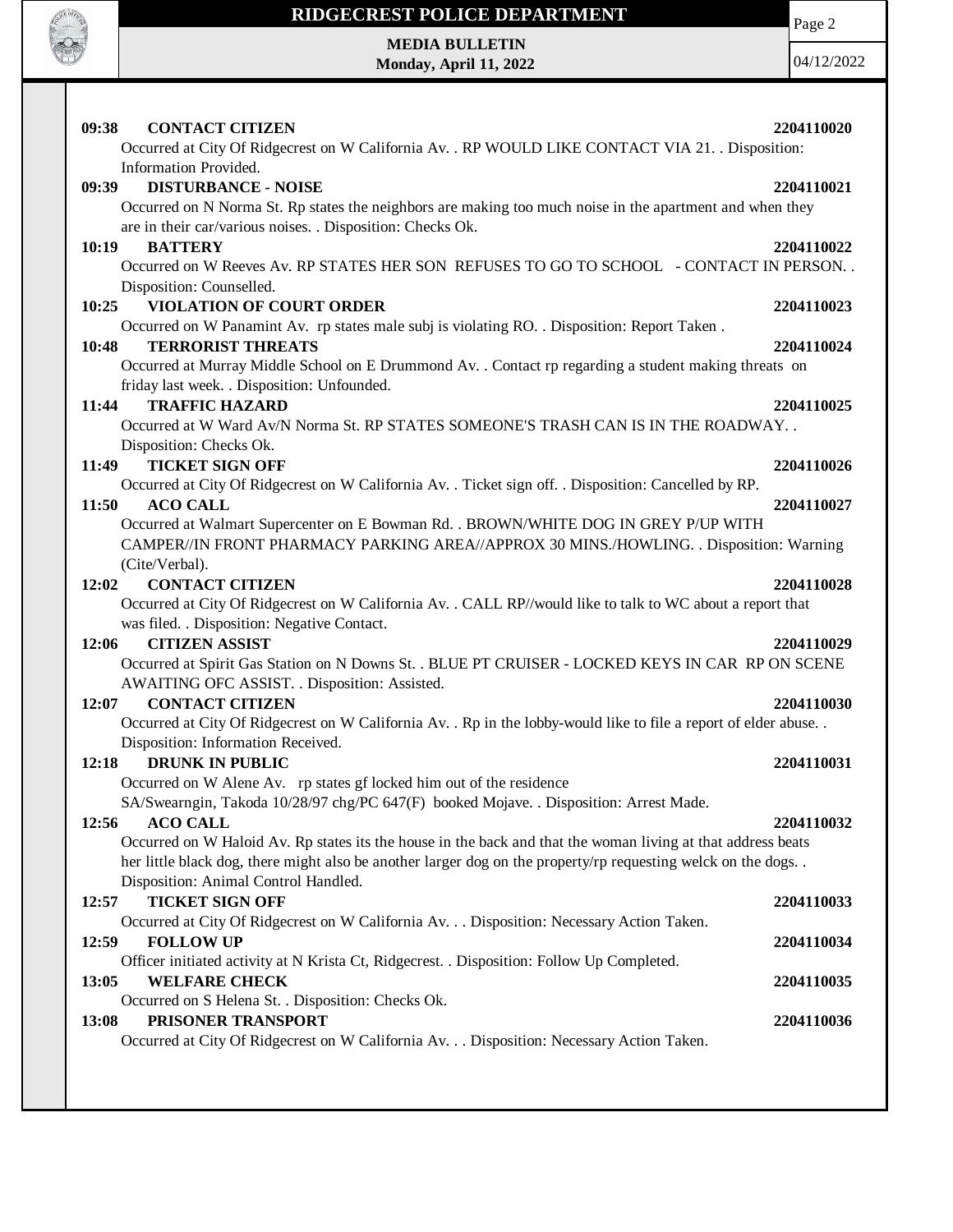

Page 3

**MEDIA BULLETIN Monday, April 11, 2022**

| 13:09<br><b>SAFETY HAZARD</b>                                                                                            | 2204110037 |
|--------------------------------------------------------------------------------------------------------------------------|------------|
| Occurred on S Richmond Rd. Rp states a metal shed has blown up and out of a yard and is stuck between a                  |            |
| fence and a tree/rp is concerned about the shed blowing away into the road. . Disposition: Necessary Action              |            |
| Taken.                                                                                                                   |            |
| <b>FOUND PROPERTY</b><br>13:21                                                                                           | 2204110038 |
| Occurred at City Of Ridgecrest on W California Av. . Rp found identity documents in a vehicle placed at the              |            |
| salvage yard. . Disposition: Report Taken.                                                                               |            |
| PARKING VIOLATION<br>13:28                                                                                               | 2204110039 |
| Occurred at S Sierra View St/W Dolphin Av. VEH PARKED THE WRONG WAY WITH EXP. TABS. .                                    |            |
| Disposition: Necessary Action Taken.                                                                                     |            |
| <b>CONTACT CITIZEN</b><br>13:37                                                                                          | 2204110040 |
| Occurred on W Reeves Av. CALL RP//rp states neighbor's tree is blocking her back entrance and not sure                   |            |
| what to do. rp states she has tried to contact the neighbor but has not heard anything from them                         |            |
| Disposition: Assisted.                                                                                                   |            |
| <b>MEDICAL AID</b><br>13:45                                                                                              | 2204110041 |
| Occurred on W Kathy Av. ambulance request. . Disposition: Referred To Other Agency.                                      |            |
| <b>HAZARDOUS CONDITION</b><br>13:50                                                                                      | 2204110042 |
| Occurred on W St George Av. tree on veh. . Disposition: Referred To Other Agency.                                        |            |
| 13:56<br><b>ASSIST OTHER DEPARTMENT</b>                                                                                  | 2204110043 |
| Occurred at City Of Ridgecrest on W California Av. Disposition: Information Received.                                    |            |
| 14:11<br><b>SUICIDAL SUBJECT</b>                                                                                         | 2204110044 |
| Occurred at Faller Elementary School on W Upjohn Av. Disposition: Report Taken .                                         |            |
| 14:20<br><b>HAZARDOUS CONDITION</b>                                                                                      | 2204110045 |
| Occurred at Burroughs High School on E French Av. . Signal light swinging very heavily and anon rp is                    |            |
| concerned that it will fall and hit children. . Disposition: Necessary Action Taken.                                     |            |
| <b>STREET DEPT PROBLEM</b><br>14:26                                                                                      | 2204110046 |
| Occurred at W Bowman Rd/S Downs St. Rp states the stop sign on the south east corner is bent at the bottom               |            |
| and the sign in parrellel to the ground. . Disposition: Necessary Action Taken.                                          |            |
| <b>HAZARDOUS CONDITION</b><br>14:27                                                                                      | 2204110047 |
| Occurred at Indian Wells Drive Thru Dairy on W Ridgecrest Bl. . trampoline on top of power lines. .                      |            |
| Disposition: Referred To Other Agency.                                                                                   |            |
| 14:38<br><b>VEHICLE RELEASE</b>                                                                                          | 2204110048 |
| Officer initiated activity at City Of Ridgecrest, W California Av, Ridgecrest. . Disposition: Necessary Action<br>Taken. |            |
| 14:42<br><b>INFORMATION RECEIVED</b>                                                                                     | 2204110049 |
| Occurred on W Upjohn Av. Rp wanted info logged at this time-states he was sent over to the house as a scam               |            |
| and the residents had no idea he was coming to do an estimate. . Disposition: Information Received.                      |            |
| <b>SAFETY HAZARD</b><br>14:44                                                                                            | 2204110050 |
| Occurred on N Florence St. Rp states there is a trampoline entangled up in the power lines that are located              |            |
| behind his house in the alley. . Disposition: Duplicate Call Entered.                                                    |            |
| 14:46<br><b>CONTACT CITIZEN</b>                                                                                          | 2204110051 |
| Occurred at City Of Ridgecrest on W California Av. . Contact rp at her vehicle outside the front of the pd-              |            |
| states she picked up her daughter from school and she smells like alcohol. . Disposition: Counselled.                    |            |
| <b>SAFETY HAZARD</b><br>14:50                                                                                            | 2204110052 |
| Occurred on W Iowa Av. Rp states a metal shed blew into her yard from an unknown location and it is 2 feet               |            |
| away from power lines/rp also states the wind keeps picking it up and appears to almost launch it into the               |            |
| lines. . Disposition: Necessary Action Taken.                                                                            |            |
|                                                                                                                          |            |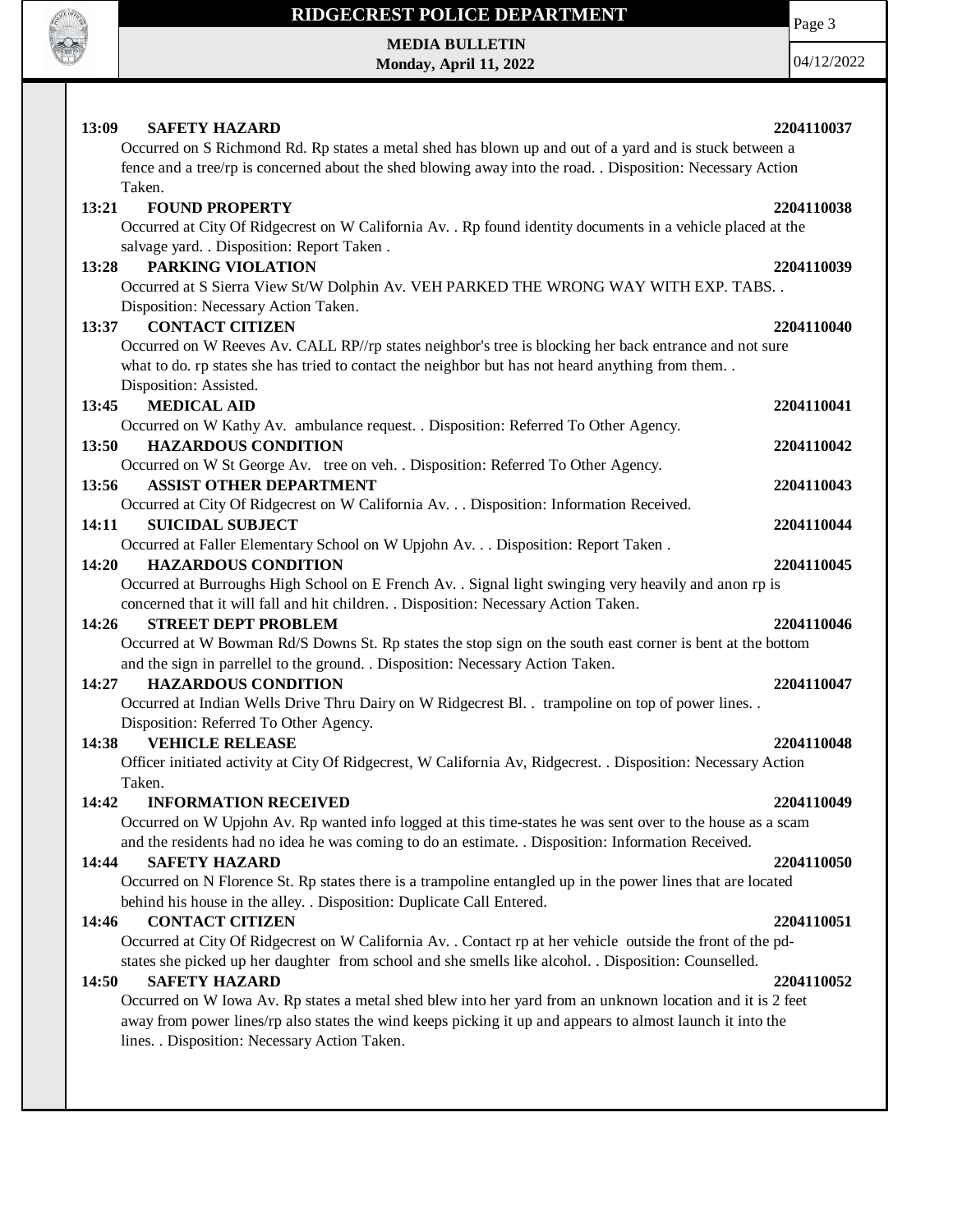

# **MEDIA BULLETIN**

**Monday, April 11, 2022**

Page 4

04/12/2022

| <b>ACO CALL</b><br>14:54                                                                                           | 2204110053 |
|--------------------------------------------------------------------------------------------------------------------|------------|
| Occurred on E Ridgecrest Bl. 2 dogs loose in the area/one is black and the other one is orange. . Disposition:     |            |
| Unable To Locate.                                                                                                  |            |
| 14:57<br><b>HAZARDOUS CONDITION</b>                                                                                | 2204110054 |
| Occurred on S Downs St. SIGN FELL OVER IMPEDING FOOT TRAFFIC (WALKWAY CLOSEST TO                                   |            |
| SCHOOL) MAY COME LOOSE. . Disposition: Necessary Action Taken.                                                     |            |
| 15:29<br><b>ACO CALL</b>                                                                                           | 2204110055 |
| Occurred at Pierce Elementary School on N Gold Canyon Dr. . Rp states there are about 12-13 small dogs loose       |            |
| right across from pierce school. . Disposition: Unable To Locate.                                                  |            |
| <b>MEDICAL AID</b><br>15:39                                                                                        | 2204110056 |
| Occurred at College Community Services on N Norma St. . Service Class: VOIP ambulance request. .                   |            |
| Disposition: Referred To Other Agency.                                                                             |            |
| <b>SAFETY HAZARD</b><br>15:48                                                                                      | 2204110057 |
| Occurred at W Ward Av/N Downs St. RP states there is a downed tree. . Disposition: Necessary Action Taken.         |            |
| 15:58<br><b>DISTURBANCE - VERBAL</b>                                                                               | 2204110059 |
| Occurred at Kwik Serv on N Norma St. . rp states gas pump did not pump any gas and they would like to get          |            |
| their money back but the employee is refusing to give money back. . Disposition: Gone On Arrival.                  |            |
| <b>CONTACT CITIZEN</b><br>15:58                                                                                    | 2204110060 |
| Occurred at City Of Ridgecrest on W California Av. . Rp in the lobby-would like to give more information about     |            |
| a case. . Disposition: Information Provided.                                                                       |            |
| <b>CONTACT CITIZEN</b><br>16:14                                                                                    | 2204110061 |
| Occurred on S Sunset St. rp states a trampoline is on their fence and when the owner of the trampoline came        |            |
| over she would not take it. rp states that he just wants the owner to come get the trampoline. . Disposition:      |            |
| Log Note Only.                                                                                                     |            |
| <b>TRAFFIC HAZARD</b><br>16:19                                                                                     | 2204110062 |
| Occurred on S Mayo St. (Hundred block.) rp states there is a basketball hoop laying in the street and cars are     |            |
| having to go around it/rp states she is unable to lift it. . Disposition: Necessary Action Taken.                  |            |
| <b>ACO CALL</b><br>16:29                                                                                           | 2204110063 |
| Occurred on S Richmond Rd. Rp states that she has the dog from an earlier incident on Ridgecerst Blvd. .           |            |
| Disposition: Necessary Action Taken.<br><b>ACO CALL</b><br>16:47                                                   | 2204110064 |
| Occurred at E White Oak Dr/S Gateway Bl. Lost Rottweiler, neutered male/has a tail, no collar/got out of the       |            |
| gate a few minutes ago/log as info. . Disposition: Information Received.                                           |            |
| 16:48<br><b>TRAFFIC STOP</b>                                                                                       | 2204110065 |
| Officer initiated activity at Tokyo House, N China Lake Bl, Ridgecrest. . Disposition: Citation.                   |            |
| <b>TRAFFIC STOP</b><br>16:59                                                                                       | 2204110066 |
| Officer initiated activity at E Ridgecrest Bl, Ridgecrest. (Hundred block.). . Disposition: Warning (Cite/Verbal). |            |
| 17:01<br><b>INFORMATION</b>                                                                                        | 2204110067 |
| Occurred at W Drummond Av/N Norma St. Rp states one of the trees in the median on Drummond, just west of           |            |
| Norma, has a broken limb/rp states the limb is not blocking anything or causing any hazard at this time, just      |            |
| wanted to make us aware. . Disposition: Information Received.                                                      |            |
| <b>LAND TRESPASS</b><br>17:08                                                                                      | 2204110068 |
| Occurred on S Sunset St. Rp states son's gf was on the property and she is not supposed to be there as she is      |            |
| in charge of the property until he gets out. . Disposition: Unable To Locate.                                      |            |
| 17:29<br>911 HANG UP                                                                                               | 2204110069 |

Occurred at City Of Ridgecrest on W California Av. . hang up//unable to call back. . Disposition: Log Note Only.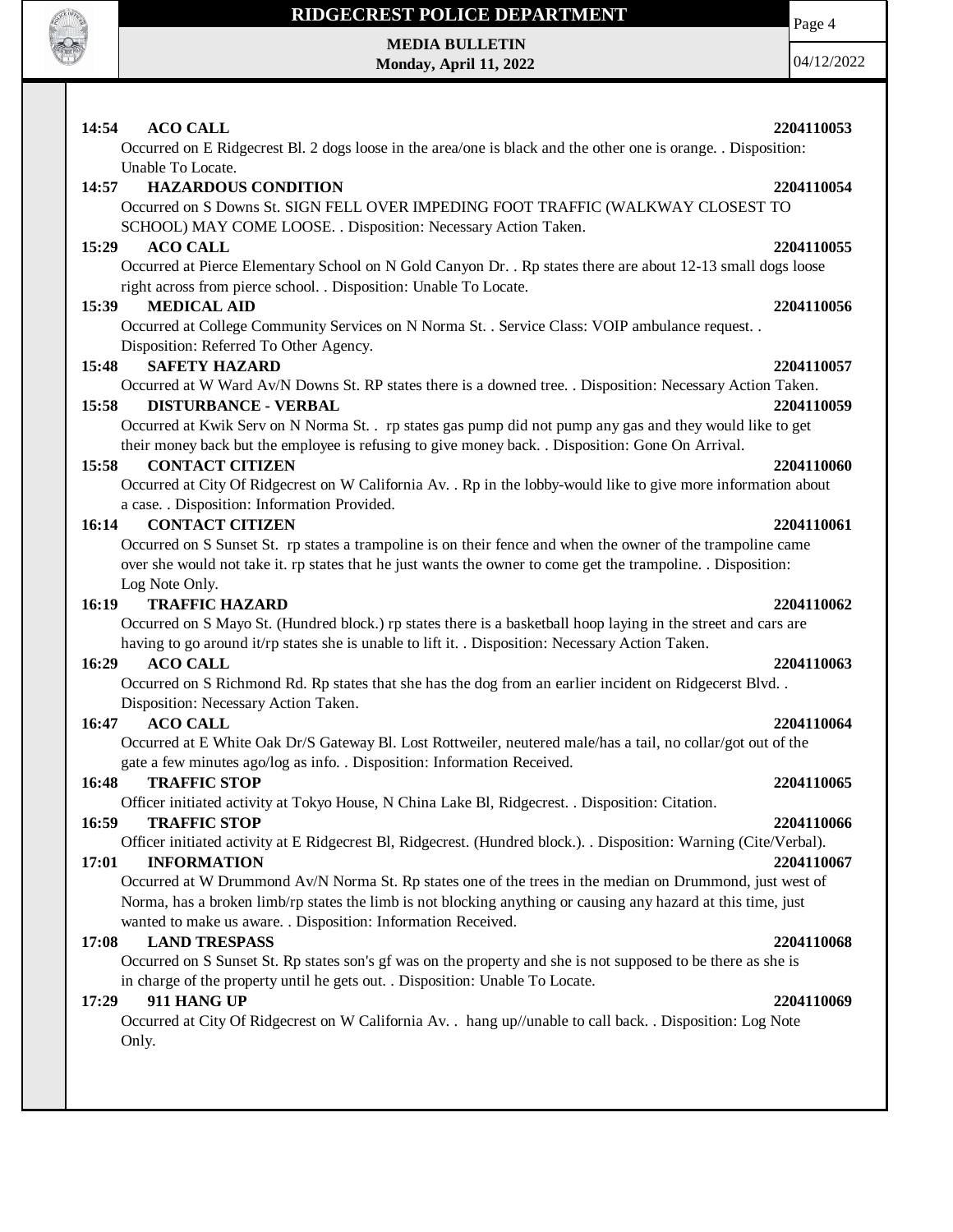

## **RIDGECREST POLICE DEPARTMENT MEDIA BULLETIN**

**Monday, April 11, 2022**

Page 5

| 17:39<br><b>HAZARDOUS CONDITION</b>                                                                                                             | 2204110070 |
|-------------------------------------------------------------------------------------------------------------------------------------------------|------------|
| Occurred at W Perch Av/S Mahan St. downed power line. . Disposition: Referred To Other Agency.                                                  |            |
| 17:54<br><b>SUICIDAL SUBJECT</b>                                                                                                                | 2204110071 |
| Occurred at City Of Ridgecrest on W California Av. . CALL RP//rp states she is worried about her niece as she                                   |            |
| made an alarming post on facebook and she does not know where she is. . Disposition: Counselled.                                                |            |
| <b>SAFETY HAZARD</b><br>17:56                                                                                                                   | 2204110072 |
| Occurred at W Dolphin Av/S Downs St. Rp states the awning at the church is coming off and rp believes that                                      |            |
| it is a hazard. . Disposition: Checks Ok.                                                                                                       |            |
| <b>ASSIST OTHER DEPARTMENT</b><br>18:03                                                                                                         | 2204110073 |
| Occurred at W Perch Av/S Mahan St. Fire requesting AOD for traffic control /Downed wires in roadway                                             |            |
| Disposition: Assisted.                                                                                                                          |            |
| <b>CITIZEN ASSIST</b><br>18:12                                                                                                                  | 2204110074 |
| Occurred at Walmart Supercenter on E Bowman Rd. . RP stating there is disabled female stranded at business. .                                   |            |
| Disposition: Assisted.                                                                                                                          |            |
| <b>BURGLARY ALARM</b><br>18:12                                                                                                                  | 2204110075 |
| Occurred on W Smoke Tree Av. Master bendroom door. . Disposition: False Alarm.                                                                  |            |
| 18:16<br><b>SHOPLIFTING</b>                                                                                                                     | 2204110076 |
| Occurred at Home Depot on N China Lake Bl. . RP stating male and female pushed out with merch/left in red                                       |            |
| f150                                                                                                                                            |            |
| 18:21<br><b>VIOLATION OF COURT ORDER</b>                                                                                                        | 2204110077 |
| Occurred on N Sierra Vista St. RP stating restrained party in CHO suit is following her around town                                             |            |
| Disposition: Necessary Action Taken.                                                                                                            |            |
| <b>THEFT</b><br>18:29                                                                                                                           | 2204110078 |
| Occurred at Faller Elementary School on W Upjohn Av. . RP stating spare tire over was stolen off of vehicle. .<br>Disposition: Cancelled by RP. |            |
| 18:30<br><b>TRAFFIC HAZARD</b>                                                                                                                  | 2204110079 |
| Occurred at N Downs St/W Las Flores Av. Trampoline in roadway. . Disposition: Checks Ok.                                                        |            |
| 18:45<br><b>TRAFFIC HAZARD</b>                                                                                                                  | 2204110080 |
| Occurred at W Bataan Av/S Norma St. LARGE TREE BRANCH HANGING OVER ROADWAY. . Disposition:                                                      |            |
| Necessary Action Taken.                                                                                                                         |            |
| 18:45<br><b>WARRANT ARREST</b>                                                                                                                  | 2204110081 |
| Occurred at Lugo's Grill on N Norma St. . Cellular E911 Call: WMA /WFA PHYSICAL INSIDE                                                          |            |
| SA/Helm, Glenn 02/01/1969                                                                                                                       |            |
| BM953762A/\$10K/273.5 PC                                                                                                                        |            |
| RM051522A/\$10K/273A(B) PC/853.7 PC/CITED AND RELEASED/DV UNFOUNDED. . Disposition: Arrest                                                      |            |
| Made.                                                                                                                                           |            |
| 18:53<br><b>BURGLARY ALARM</b>                                                                                                                  | 2204110082 |
| Occurred at Sierra Towing on W Inyokern Rd. . BACK SHOP. . Disposition: Checks Ok.                                                              |            |
| <b>RECKLESS VEHICLE</b><br>19:10                                                                                                                | 2204110083 |
| Officer initiated activity at Walmart Supercenter, E Bowman Rd, Ridgecrest. SA/Colwell, Connor 10/02/2002                                       |            |
| chg 23103(b) VC/cited and released. . Disposition: Arrest Made.                                                                                 |            |
| <b>TRAFFIC HAZARD</b><br>19:19                                                                                                                  | 2204110084 |
| Officer initiated activity at N China Lake Bl, Ridgecrest. (Hundred block.). . Disposition: Necessary Action                                    |            |
| Taken.                                                                                                                                          |            |
| <b>SAFETY HAZARD</b><br>19:31                                                                                                                   | 2204110085 |
| Occurred on W Atkins Av. RP stating a shed blew from two doors down into her yard. . Disposition: Cancelled                                     |            |
| by RP.                                                                                                                                          |            |
| 19:48<br><b>CONTACT CITIZEN</b>                                                                                                                 | 2204110086 |
| Occurred on W California Av. P4. . Disposition: Negative Contact.                                                                               |            |